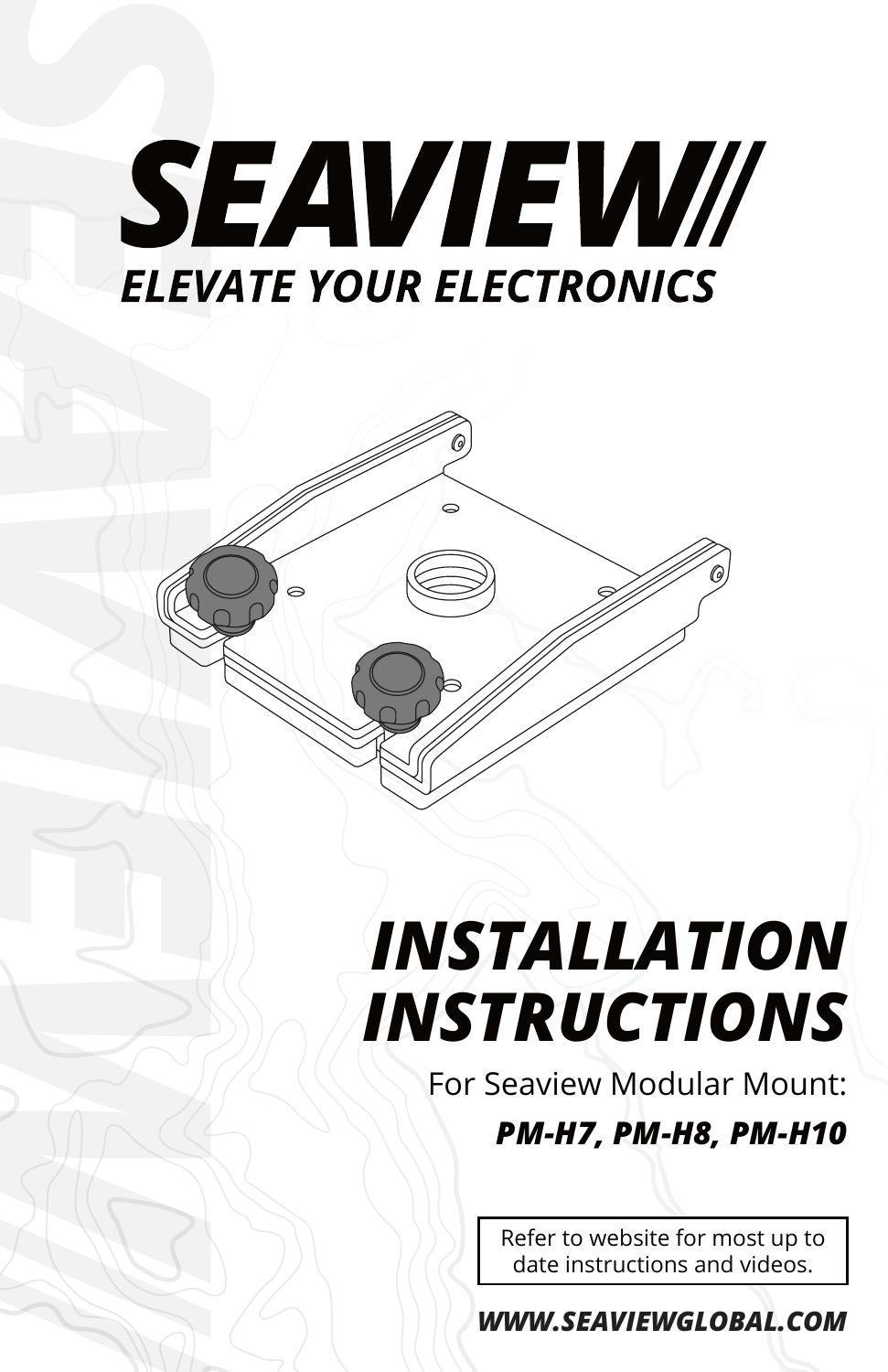

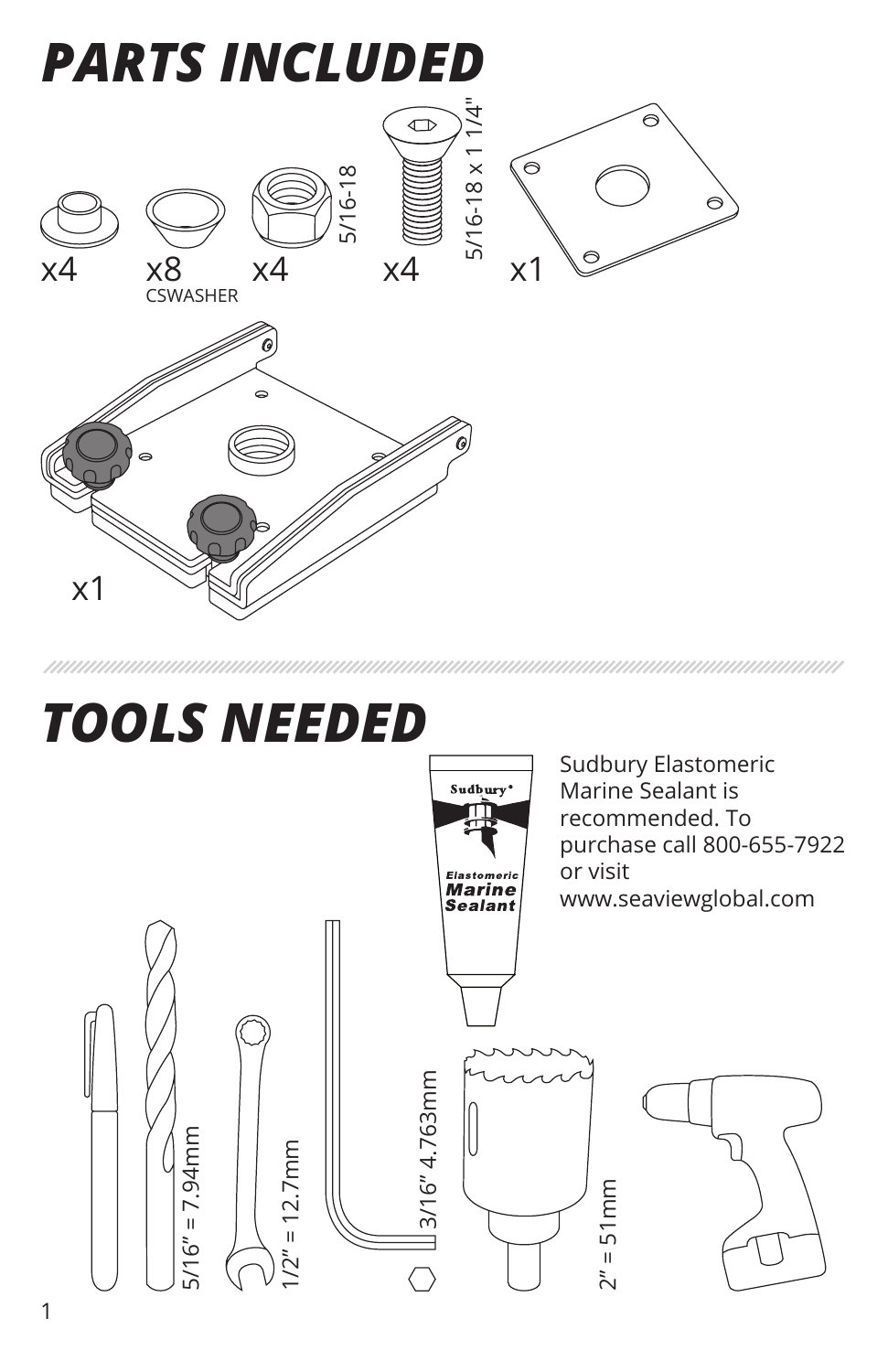Place the hinge adapter onto the surface you are going to mount to. *1*





Be sure that the hinge adapter is placed near the edge of the surface to allow for adaquate room to hinge back or forward.







Mark the four bolt holes to drill, along with the center cable hole.





Remove the hinge adapter from the mounting surface.

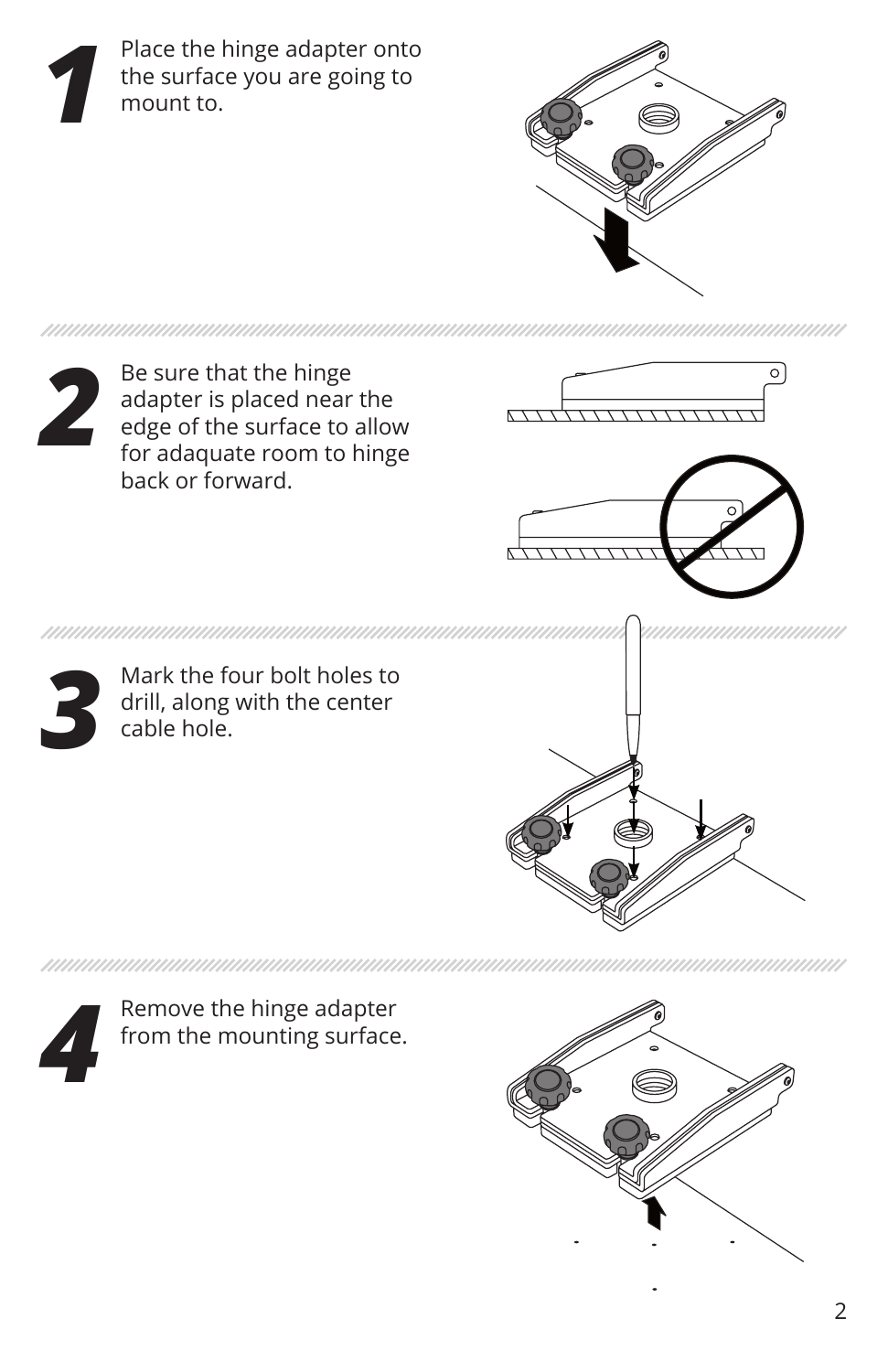





Using a 2" hole saw, cut a hole for the cables.



Place the hinge adapter onto the mounting surface. Make Place the hinge adapter of the mounting surface. Masure to lineup all the bolt holes.

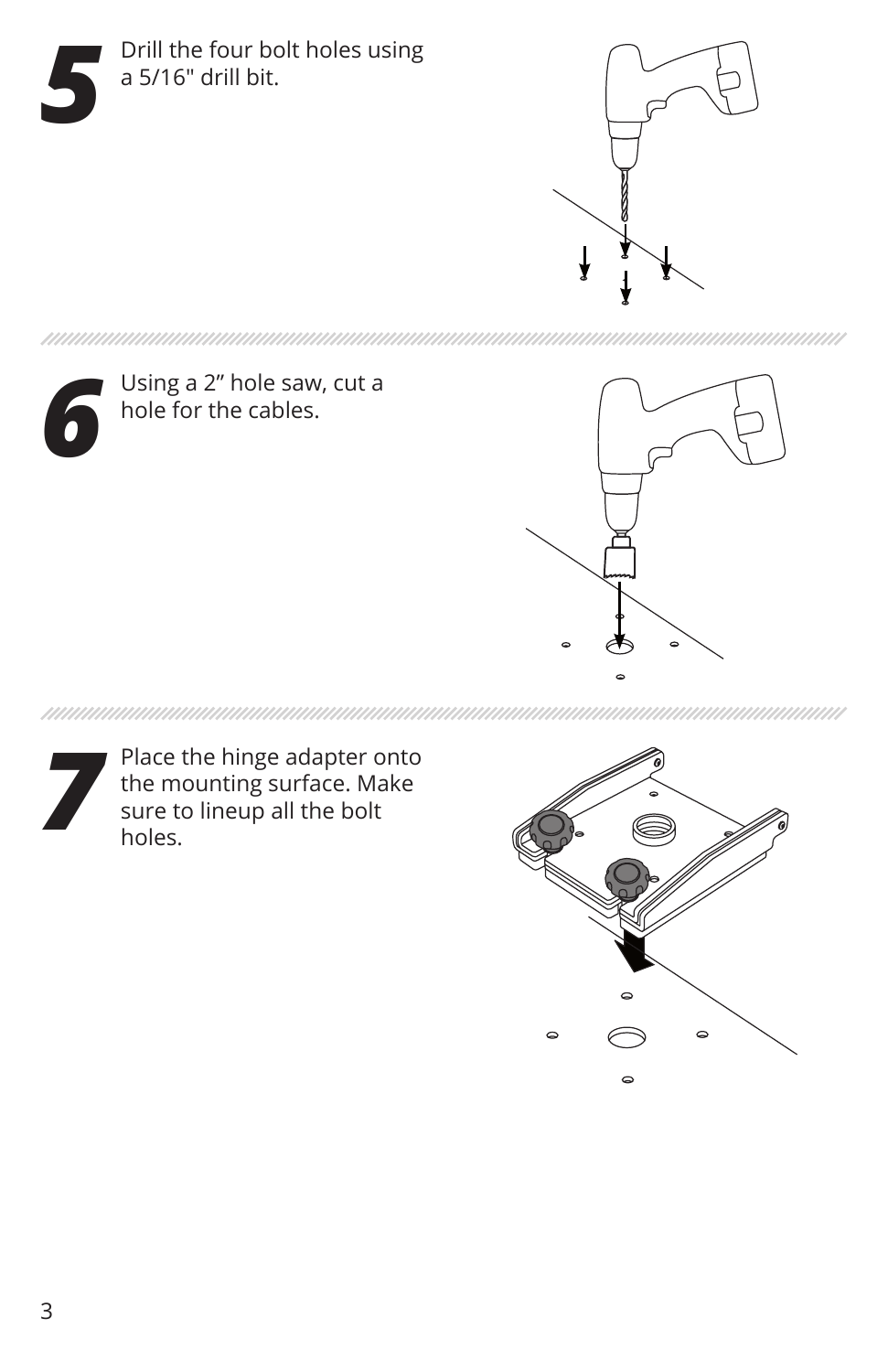





Using your own o you own<br>mounting bolts, insert<br>them these them through the bottom mounting plate into the mounting surface.

> Nylon counter sunk washer (CSWASHER)

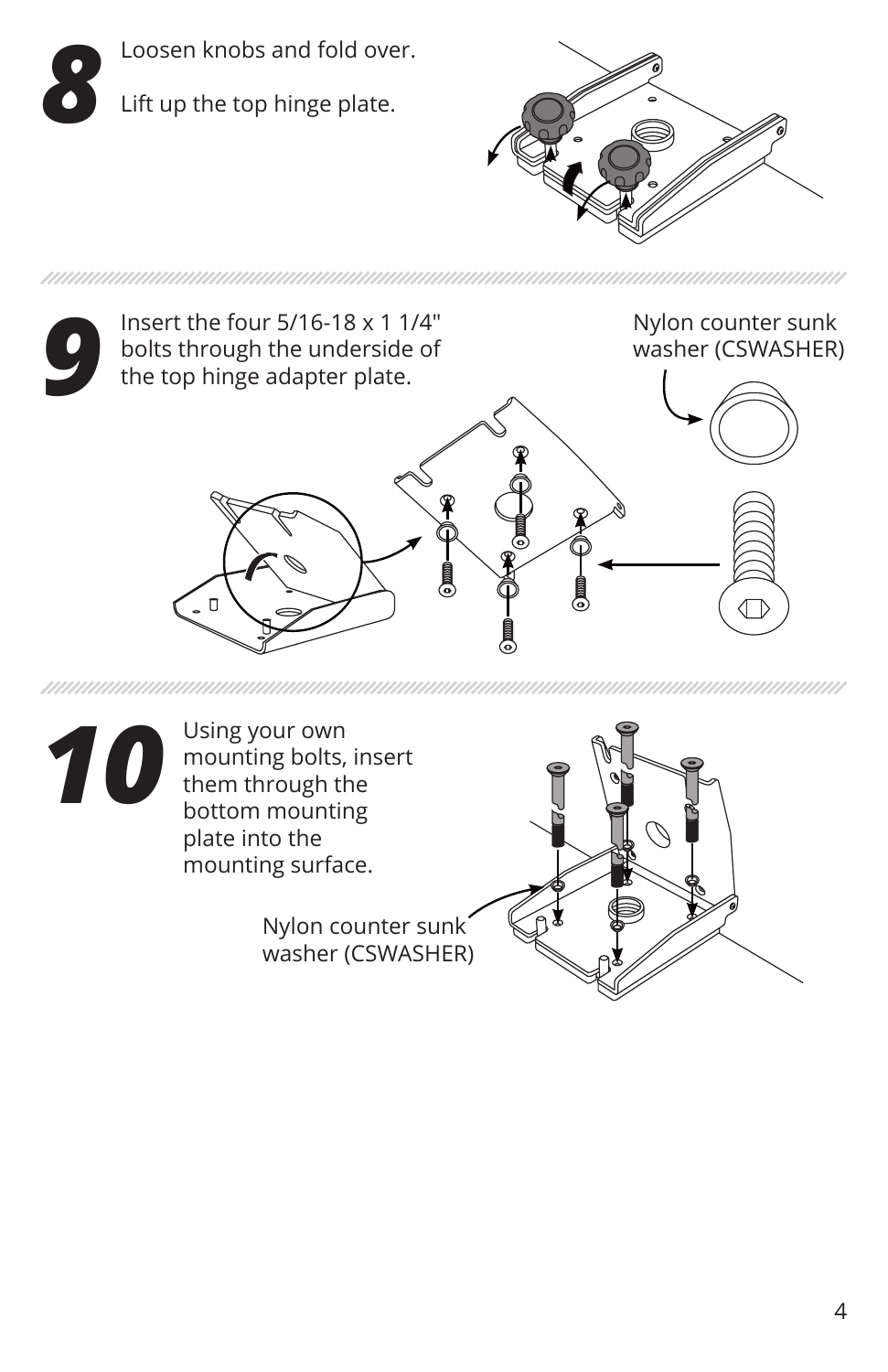

Place the foam gasket (included in your Seaview mount) and the Seaview mount onto the top hinge adapter plate.

You may use marine sealant in place of the foam gasket.



Apply some marine adhesive sealant *12* to the four nylon shoulder washers. Then put them on the four bolts securing the Seaview mount to the hinge adapter. Thread on the four nuts to secure the Seaview mount. x4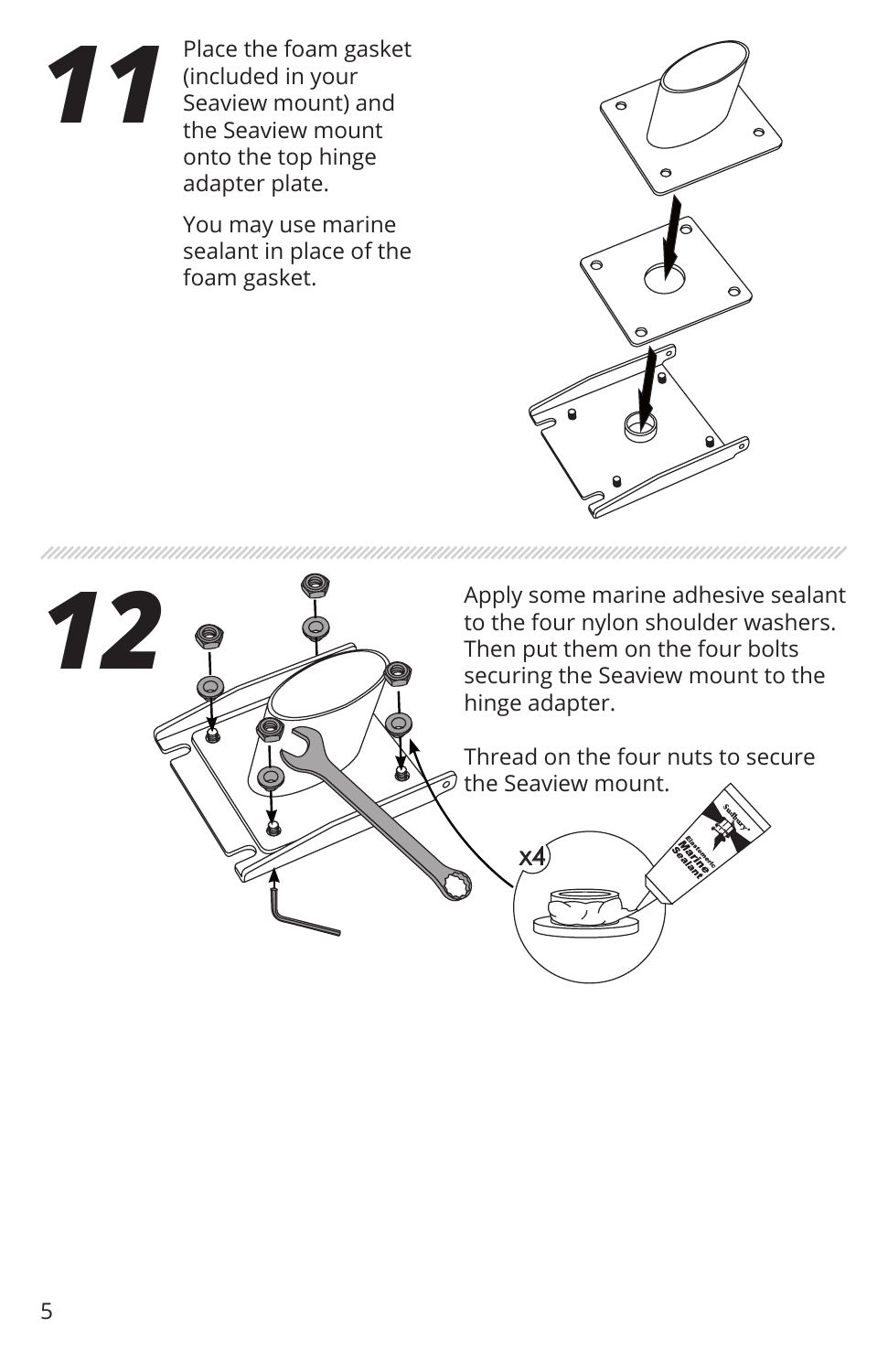

Route the electronics cable through the hinge adapter and through the Seaview mount.

Note: The Seaview mount depicted in the image to the right will differ depending on your particular Seaview mount model.



*14*

Close the hinge adapter.



nnunnunnunnunnun

Fold the knobs back over and tighten to secure the two plates Fold the knobs back<br>
over and tighten to<br>
secure the two plates<br>
of the hinge adapter.